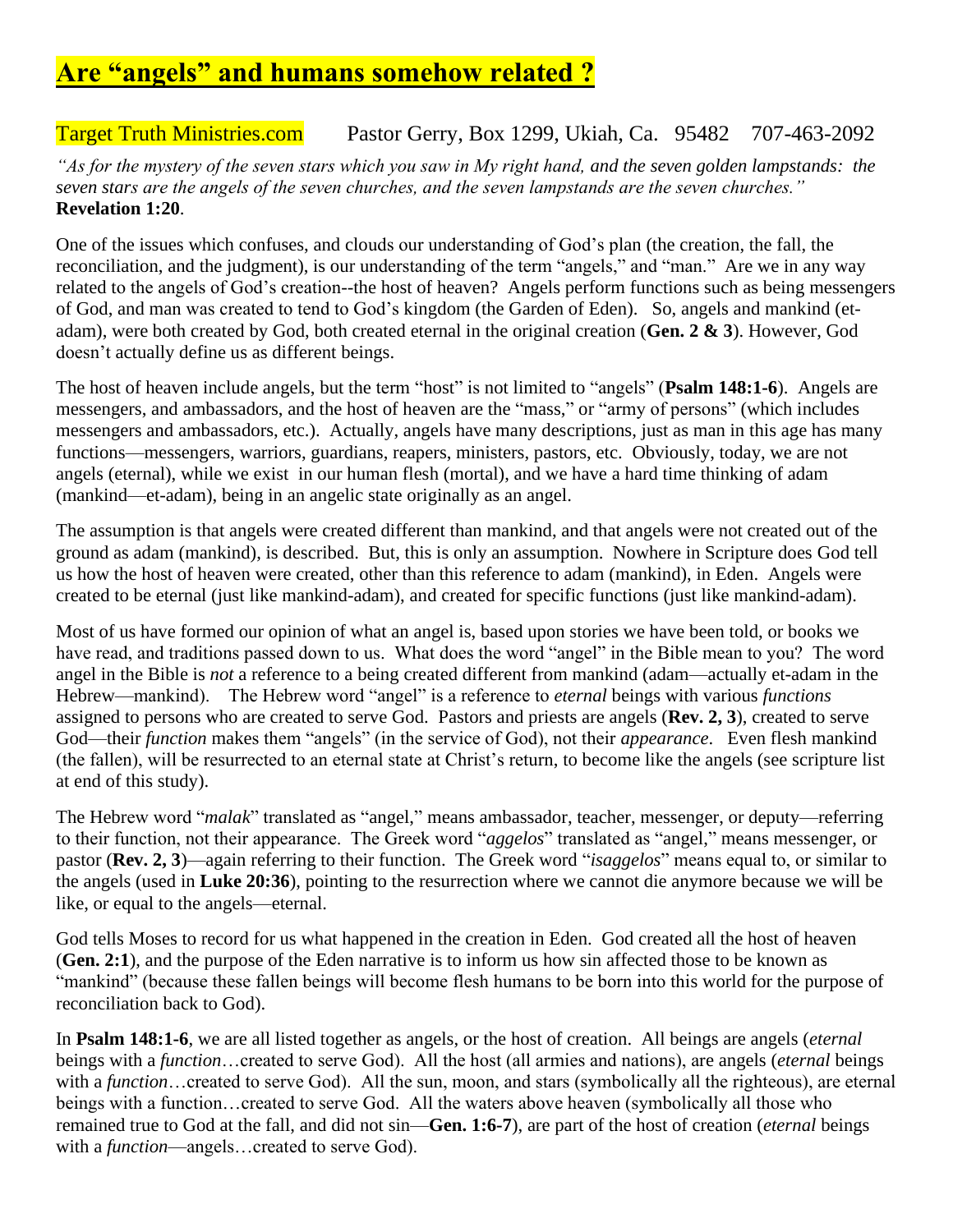In **Hebrews 2:5-18**, Jesus was made temporally lower than the angels (to be able to die), and we are compared as also being temporally lower than the angels (condemned to die), so that salvation and reconciliation can take place for all of us who sinned in the past (**Rom. 5:12**), and who now trust in Jesus. The saved will be resurrected to their eternal state of angelic function. "Mankind" represents those eternal beings who have sinned, and who will need to be reconciled in the flesh.

Adam was an angel (defined biblically as an *eternal* being created to serve God—having a *function*). The only reference in the Bible to the creation of the host of heaven, or eternal beings created to serve God, is in **Genesis 2:4-3:24**, where the host of heaven in Eden are first mentioned—mankind, Satan, and the cherubim, who were all created to serve God. Those in Eden are delineated by their function, not by their appearance (Satan's description as a snake is symbolic of evil, not a literal physical description). The term "mankind" as used in Genesis, is a reference to the "angels" who have fallen who will be called to salvation (**Eph. 1:4-5, 11**). God created us to live eternally with Him in Paradise as angels (supernatural), with a function. But, because of our sin in Eden, we are now born flesh (mankind), and must die (mortal).

By the end of the 7-Day creation narrative, note that all the host of *both* heaven and earth are finished (**Gen. 2:1**). There are no new beings being created today, according to the Bible. The focus of God in the story of Eden, is the creation of "mankind," and not the rest of the angelic host, because those that fell (turned against God), will need to become flesh mankind (mortal), to die. "Mankind" is a reference to those (like Adam and Eve), who will become flesh after the fall, and die.

God speaks to us in His word in riddles and parables (Matt. 13:10-17). Whether we are called **angels** (Rev. 1:20: Ps. 148:2) **people, or armies** (Gen. 2:1; Ezek. 1:24; Rev. 19:14), **stars** (Rev. 12:1-2; Job 38:7), **host** (Gen. 2:1; Psalm 148:2), **trees** (Ezek. 31; Gen. 2:9), **stones** (Isa. 14:19; Ezek. 28:14-16; Matt. 3:8-10; Luke 19:40; 1 Pet. 2:4-5), **waters** (Rev. 17:15, 19:6; Psalm 148:4-6; Ezek. 1:24), or **sons of God** (Rom. 8:14-19; Job 38:7), in Scripture—all are part of the host of creation. We were all created with the same type of supernatural *body* in Eden (eternal), and simply assigned different *jobs* to serve God, which is the biblical definition of the term "angel," not the definition we have invented today through traditions, and stories. Because of this, we should allow the Holy Spirit to lead our understanding of the host of heaven (who they are, and how we relate to them), rather than allow man's traditions to control our thinking. We must use the totality of Scripture to find the truth.

Were we once in heaven, and part of the host of heaven? Our understanding (or paradigm), concerning origins, begins early in life. Early in life, we are told angels come from heaven. They are here to help us. They are invisible. We also learn that we humans are a special creation, and we are innocent little babies at birth. Later in life, we are told that angels are spirits (Heb. 1:14). We are told angels can "appear" human, but have no body. We are told that some angels fell from God, and these fallen angels are not eligible for salvation (2 Pet. 2:4; Rev. 12:4; Heb. 2:16 NASB). We also learn that we humans are all sinners (Rom. 3:23), and that we must be "born again"(receive our eternal spirit), in order to be reconciled back to God and paradise (John 3:3-7).

Questions arise: If our God is a loving and forgiving God, why are fallen angels supposedly not eligible for salvation, while fallen humans are? We know that salvation is planned from *before* the foundation of the world (Heb. 4:3; Eph. 1:4-5, 11; Rev. 13:8, 17:8), and that the creation of *all* the host, of *both* heaven and earth, is finished and complete at the end of the seventh day (Gen. 2:1). So, who is God arranging to save, if not the fallen host of heaven? To answer these questions requires us to open the Bible.

Does the Bible really say that babies are innocent? No (John 3:18; Psalm 51:5, 58:3 --see Original Sin Study). Does the Bible really say that the host of heaven are not allowed to be saved? No. The Bible actually points to a *reason* the host cannot be saved *while in heaven.* Jesus said in John 3:3-7, that two things are required for salvation.

*First,* one must be born flesh, and *then* one must be "born again," or born of spirit (receive out eternal spiritual nature, the breath of eternal life). Jesus also revealed just a few verses later in John 3:13, the plan of heaven (John 3:12), that no human ascends into heaven, unless he first descends from heaven--even, or like, Jesus did (becoming flesh). Some say Jesus in John 3:13 is referring to His claim of authority concerning heavenly things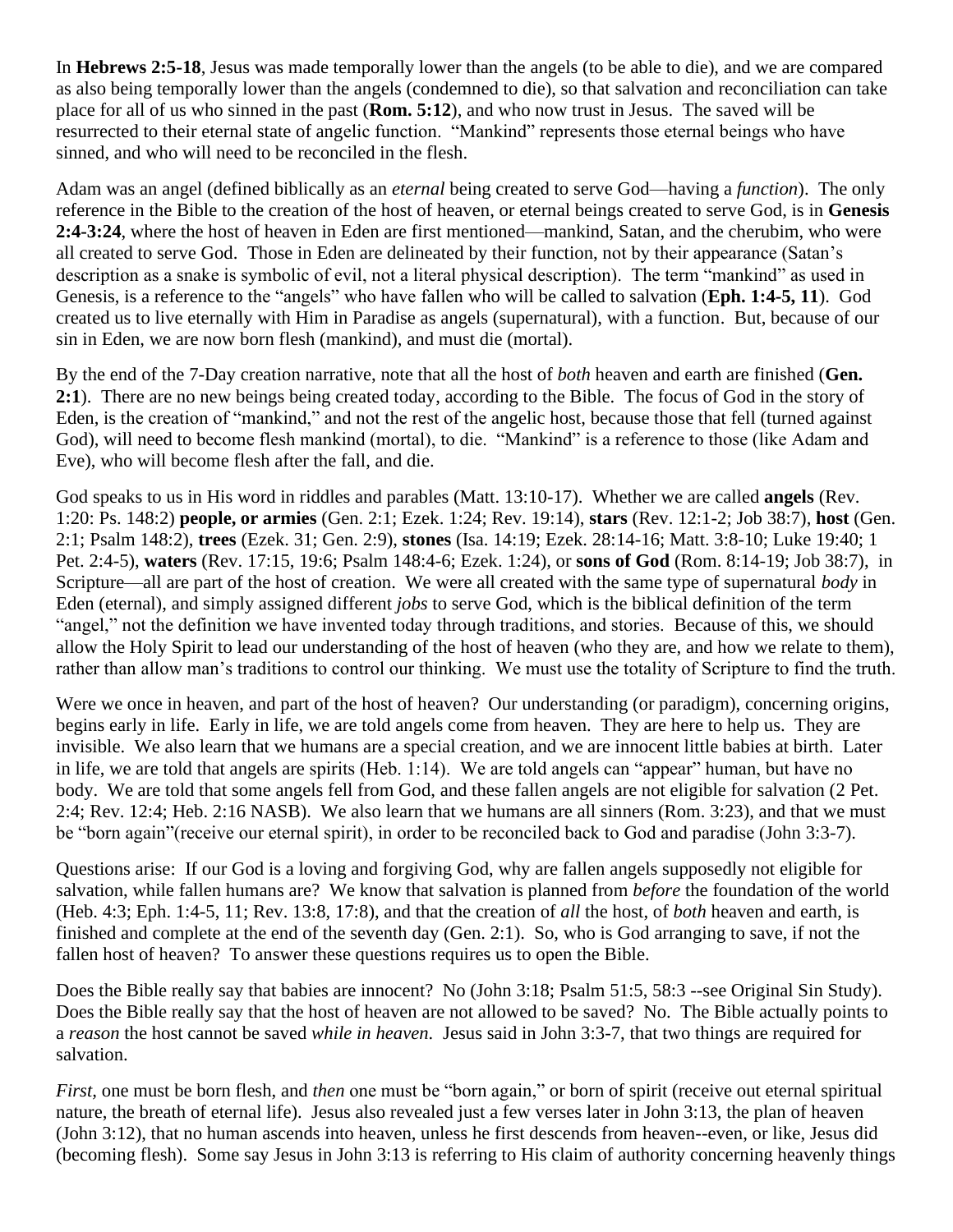by indicating that He comes from heaven. But, we know that this verse must refer to God's plan of reconciliation, because others have ascended into heaven (such as Enoch and Elijah). The context here in John 3:13, is to both the physical and the spiritual, referring back to John 3:5-7, and John 3:12, and the need to be "born again." The context is to eternal life (verse 15), for all of us who have been separated from God. Therefore, this verse refers to anyone being born human (mortal), and not just to Jesus.

We learn in Hebrews 2:14-17, that Jesus gives salvation to those in the mortal flesh, not those in the supernatural eternal state. Just as Adam and Eve, in their eternal state in paradise, were expelled to this fallen temporary earth, and took on mortal flesh bodies (so as to die), so also all the rest of the fallen host of heaven must take on mortal flesh bodies to have an opportunity to be saved. We must note that some (not all) of the fallen host of heaven did deliberately leave heaven on their own while still in their supernatural state, and they are now bound in hell (2 Pet. 2:4; Jude 6-7; Gen. 6).

Why must Adam and Eve and the other fallen host of heaven first become mortal flesh in order to have an opportunity to be saved? Because it was while in the mortal flesh state that their sins were paid for and removed. Sin needs to be removed, and God requires death to remove them. Only a perfect being (God – perfect, sinless, uncreated, and eternal), could pay the price for our sin, but God is eternal and does not die. Therefore, God's Spirit entered into mortal flesh (Philip. 2:5-8; John 1:1-18, 6:33, 38; Heb. 2:9; Col. 2:8-9). In so doing God (Jesus) actually became sin (2 Corin. 5:21), and died bodily, thus eliminating that sin. An uncreated, eternal, sinless God could only become sin, and die to eliminate that sin, while in a mortal state. Because God is uncreated, eternal, and sinless, and will not abide with sin, those who are fallen must either be separated for all eternity from God, or somehow be cleansed from all sin.

Adam, Eve, and the fallen host must leave their eternal state, and become mortal to partake in God's plan for reconciliation. God loved us enough to lower Himself to indwell mortal flesh for a short period, so as to suffer and save those who will trust in Him. All souls who reject God's love, and who do not trust in Christ, will be separated from God and sent to hell (eternal separation), for all eternity.

Ever since the middle-ages, the traditional understanding is that angels, and man, are in no way related to each other in God's creation. This is because the understanding that we were all once host of heaven *together* seemed too mythical after the fourth century, even though the *early* Christians viewed us as all part of the host of creation.

This same argument (about the early Christian understanding being too mythical), was also made in the middleages concerning how to interpret Genesis 6, and the angels who joined together with flesh women of the earth. Scripture indicates that some of the host left heaven to take women for themselves on the earth. R. Kent Huges, H. H. Rowley, Brandon Byrne, and Herbert Lockyer, all tell us that the normal usage for the term "sons of God" in Genesis 6 is to the host of heaven (see the Genesis 6 section in the book *Eden to Evil*, Target Truth Ministries.com).

The Scriptures tell us that angels *in heaven* do not marry, and also that in the resurrection we will be like the angels (Luke 20:35-36; Matt. 22:30; Mark 12:25; 2 Pet. 1:4). Jesus even remarks that at the judgment, those who deny Christ will be cast into the fire *prepared for the angels* (Matt. 25:41). What did the early Christians say? Tertullian said: "*We shall be changed into the angelic substance*" (18). Gregory of Nyssa said the resurrection promises us nothing less than the restoration of the fallen to their ancient state, an angelic life (1-pg 73). Chrysostom said man led life like the angels, until the fall (1-pg 37). Gregory of Nazianzus tells us that man is a "*new angel*," meaning an angel now in a flesh body (1-pg 33).

Many wonder exactly why God uses such specific details like the 153 fish harvested on the right side of the boat in John 21:3-12. I'm not into all the number counting schemes many get into, but John was inspired by God on a couple of occasions to use very specific numbers, both in the book of John, and in the Revelation. Both the Hebrew and Greek languages used letters to refer to numbers, and numbers to refer to letters. Everyone recognizes that there is a letter to number representation in 666 used in Revelation 13. In the Hebrew, 153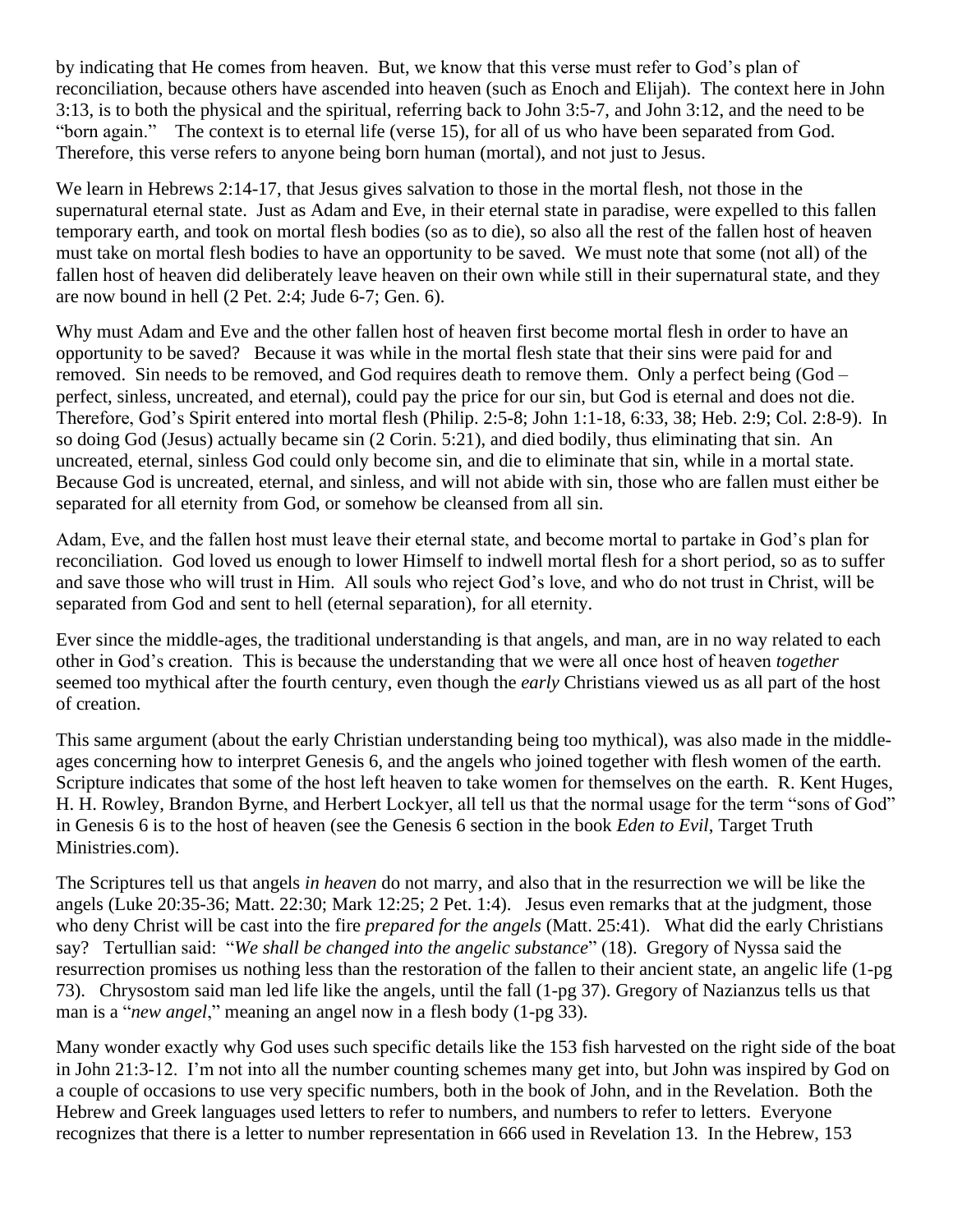translates to *Beni Ha-Elohim* (sons of God--"angels"), just as used in Genesis 6 where the fallen angels came to women before the flood of Noah (see the book "*Eden to Evil"*- Target Truth Ministries.com).

In the Greek, "sons of God" is also related to the number 153. In the Greek, the term "sons of God" translates to 3x7x153, which means "The perfection of God's purpose is in the sons of God." Here, in John, the *Beni Ha-Elohim* are not the fallen angels who are condemned by God (Jude 6), but, are the *Beni Ha-Elohim* who are reconciled and saved (Romans 5:10-12 - see the book "*Eden to Evil"*). God's precise use of 153 to describe the fish harvested into His kingdom on the right side of the boat is to inform us that we have fallen (just like Adam and Eve fell). And, just as Adam and Eve were banished to the earth to die as humans, we also will die--having been born as flesh humans. Yet, God will save all those who trust in Him (John 3:1-7)--the perfection of God's purpose--the reconciliation of the sons of God.

John Trench in his "*Notes on the Miracles of Our Lord*" noted that this "*definite number, even as the number of the elect, is fixed and pre-ordained…being equal to the angels*." Augustine referred to the 153 as symbolically representing the saved. Jerome referred to the 153 as the elect gathered into the kingdom of God.

The issue is that *some people* read God's Word to say that man was once part of the host of creation, but sinned, and has fallen out of God's favor. And, fallen beings are now being born into this flesh age, so that some can be reconciled to God (saved), while others of the fallen host will remain condemned (John 3:18, 5:25-29). Others *believe* that people are a completely different creation, separate from the host of creation.

Man is obviously one of the host of heaven, because the host, including man, were created as supernatural material beings *before* the end of the creation event, and this creation is now finished…over…done.

- **Genesis 2:1** Scripture says that all the host of both heaven and earth are *finished* by the end of the seventh day. What do the early Christians say? Bazil the Great said that all beings were created before the foundation of the earth (1-pg 9). Bazil the Great also said that Eden is called our ancient fatherland, our homeland (1-pg 54). Jerome said we were all planted (created), in the Garden of Eden as trees, together with Christ, the Tree of Life (1-pg 55 - see section on Trees). Tertullian said that all souls today know of good from their pre-existence. God created all of us souls when He created Adam (6-pg 415; 10-pg 27; Rom. 2:14-15).
- **Genesis 2:7** Scripture says that in Eden, man was created as an eternal being (not to die). This creation event is seen by some as taking place on day six of the 7-day re-creation event, and by others, as part of the original creation event of the heavens and earth (Eden), which was *before* the 7-day re-creation event. Either way, by the end of the seventh day, all the host of heaven, and earth, were created, and the creation is complete--finished. Some question whether Eve qualifies as part of the host of heaven, because references to female angels are missing in Scripture. However, in Zechariah 5:9, we read of female host of creation involved in fulfilling God's plan, which means Eve (a female being), fits also with Scripture as a part of the host of heaven. Eve (bearer of life), was created to be an eternal being, like Adam (mankind). Male and female (as we thing of them in this flesh age), are not significantly different in references to the host of heaven.
- Mankind assumes a flesh body, a mortal body, after the fall from paradise (Eden), when mankind was banished from God's kingdom (Gen. 3:22-24). Whereas, the other host who remain with God (the host of heaven, the sons of God, the stars which did not fall), maintain their supernatural material bodies (their eternal quality). What did the early Christians say? Tertullian said: "*We shall be changed into the angelic substance*" (18). Gregory of Nyssa said the resurrection promises us nothing else than the restoration of the fallen to their ancient state, an angelic life (4-pg 73). Chrysostom said man led life like the angels, until the fall (4-pg 37). Augustine states in *Confessiones XII* -17, 25, that God made matter common to things visible and invisible. A spiritual substance has matter. Origen states in *I Peri Archon* – VI, pg. xi, 170, that no created spiritual substance can exist that is not united to a body. Dionysius states in *De Divinis Nominibus,* Chapter 7 (Lecture 4), Spiritual substance is united to heavenly bodies. The conclusion reached by Mary Patrick Ph.D., and John Wellmuth Ph.D., in their book *St. Thomas Aquinas on Spiritual Matters* (16), was that spiritual substance is composed of matter and form. Augustine in *Enchiridion XXIX*, states that all angels are from the same species (kind).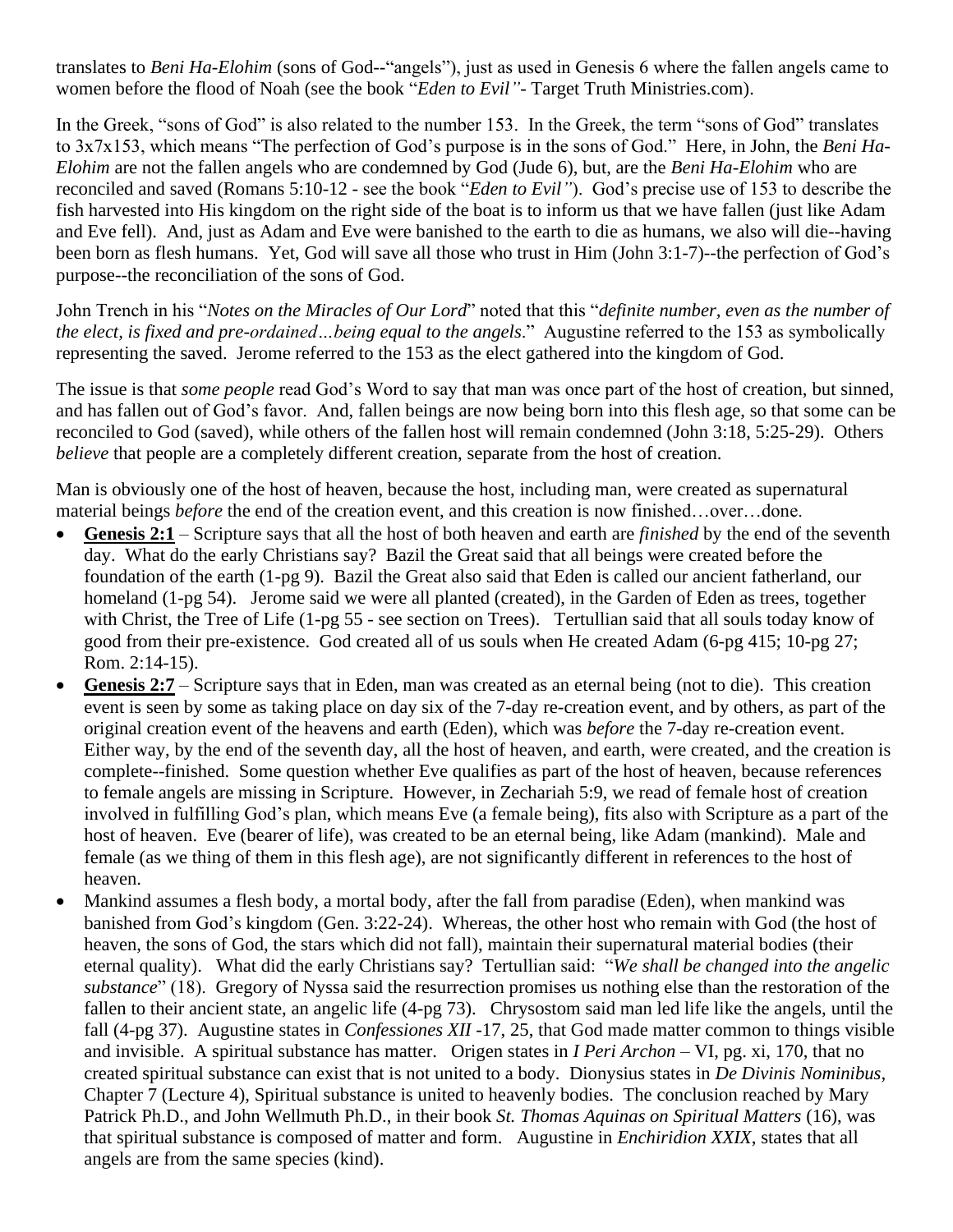A common understanding is that God's salvation plan is not for beings in the supernatural angelic state. *This is true*. In order for the fallen host, or "angels," to be saved, they must first become mortal flesh (just like Adam and Eve who were also created to be eternal). Jesus paid the price for salvation in the human flesh state, and shed His blood, the life force in the flesh (Lev. 17:11; Deut. 12:23). Jesus tells us that in order to obtain salvation one must *first* be born human (born of water), and *then* born of spirit (born again)--receive our eternal spirit of life, and have God, the Holy Spirit, indwell us (John 3:3-7).

Some *assume* that the reference to fallen angels being in hell (and therefore not eligible for salvation), includes *all* the fallen angels. This is *not* true. Only those fallen angels who left heaven on their own are in reference in 2 Peter 2:4. We read in Jude 6-7 that those angels who sinned similar to Sodom and Gomorrah (unnatural), who came directly to earth (Gen. 6), are bound, and held in hell. Likewise, in Hebrews 2:16 (NASB), when it states that God does not help angels, this is because salvation can only come through death (Heb. 2:14). Death is required for salvation (Heb. 9:15-28). The host of heaven are eternal. Only flesh dies. The fallen host of heaven, in order to be saved, must take on flesh as Jesus did, and face death.

Not all fallen angels will take on flesh. Some left heaven on their own (Gen. 6), and many fallen angels will still be in heaven until the very end (Rev. 12:9-17). Just as Adam and Eve lost their eternal state and were made mortal flesh beings (in order to be reconciled back to God), so, too, any of the host who fell must also first become flesh in order to be reconciled back to God. God became flesh through birth (Jesus). Likewise, the host of heaven must be born into this flesh age to be eligible for salvation. This is God's plan of love and forgiveness, to reconcile with the fallen host (Rom. 5:10-11).

Jacob's ladder (Gen. 28:12), has been a mystery for scholars since it was recorded in the Bible. Many understand it to mean that God will send angels to protect people. While this interpretation is a possibility, the ladder is more likely a picture of the host of heaven coming to the earth and then returning. This image of the ladder is in the context of the descendents of Jacob (verse 14), meaning that the fallen host must come to the earth (be birthed into this flesh age), and trust in God, in order to be reconciled back to God (to return). In John 3:13 we read that no one ascends into heaven unless he first descends to the earth (becomes flesh – John 3:5-6), just like Jesus did (the Son of Man, who is in heaven now again). Of course, just because one is born into this flesh age does not mean they will be saved (see Predestination Study - Target Truth Ministries.com).

The only reference in Genesis to the difference between man, the stars, the sons of God, the host, or the angels, is to our function, not our being. "Man" is to tend paradise. Whereas, "angels" are described as having other duties such as being messengers. We were all host of heaven. The verbs used to describe the "human" role in the garden, though traditionally translated "to dress (till) it, and keep it" (Gen. 2:15), are the Hebrew words *abad* and *shamar*, which actually mean to "worship and obey" God (17). The word "angel" means messenger. The host of heaven (the stars, the sons of God), are given different tasks to perform, but there is no definite indication in God's Word that our being (our supernatural bodies), were different in the beginning. We are all part of the host of God's creation, and no others are being created today (Gen. 2:1). Therefore, a baby is not a new creation. In fact, according to Scripture, a baby is sinful, even in the womb (see Original Sin Study - Target Truth Ministries.com).

Angel means messenger in the Hebrew. Angel does not mean a spirit being with no body (except for some wings), which is an image glamorized during the middle-ages. In John's Revelation from God (Rev. 1:20), the term "angel" is equated with God's messenger to each of the seven churches. The messengers to the churches are bishops, or pastors (human). However, a few interpret the "angel" as being a supernatural material being from heaven, which John was to write to--not the bishop or pastor himself. This would mean these seven church leaders were receiving their information from these beings (or "angels), who supposedly got their information from John second-hand, and not directly from God.

It is true that messengers from God (angels), were often used to go between God and humans in the Old Testament, before Pentecost, before Jesus sent the Holy Spirit to indwell every Christian. But, John, here in Revelation, is not telling supernatural angels what God says. John is writing to the messengers (bishops) of the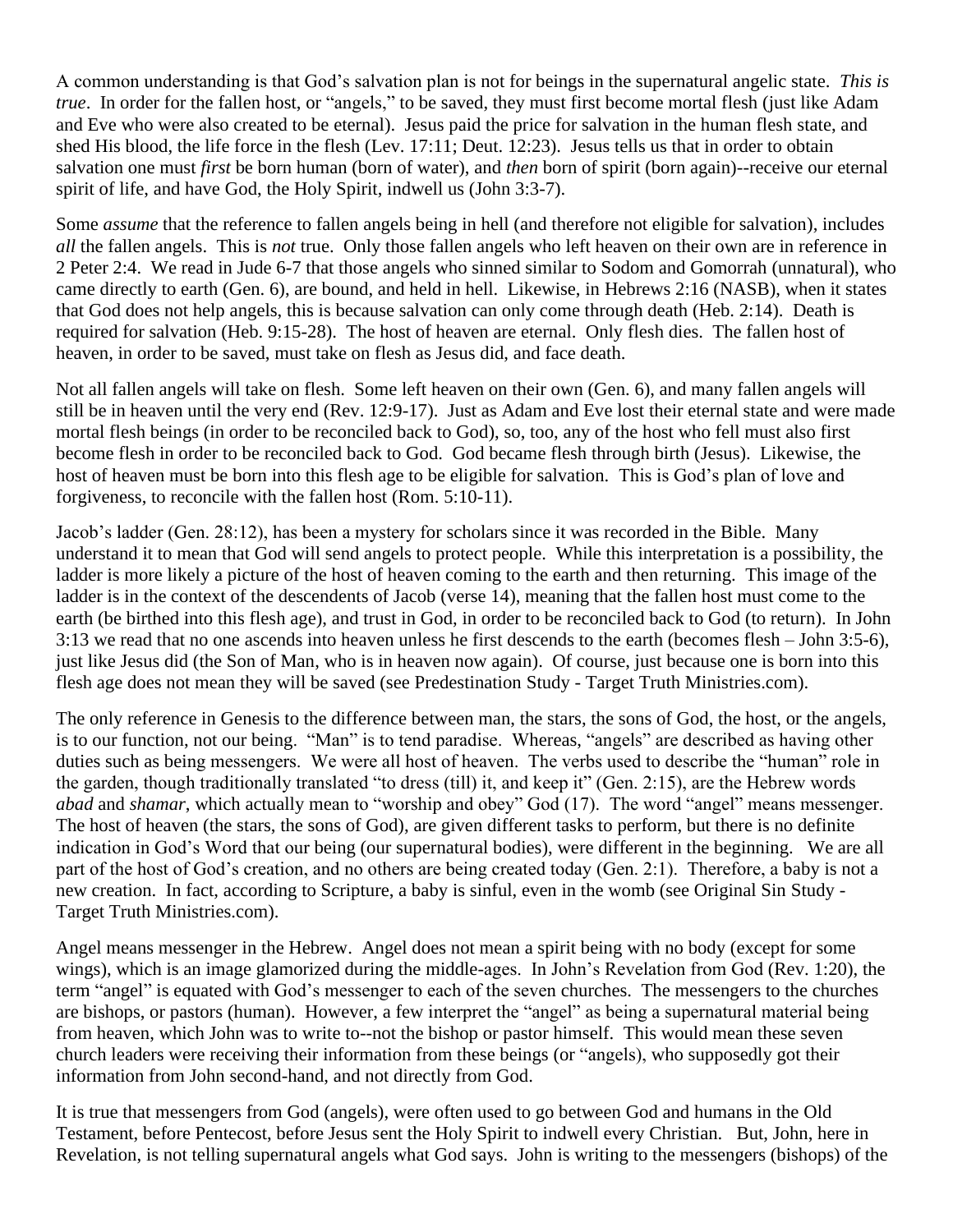churches (1 Corin. 3:16-17, 6:19; 2 Corin. 6:16). God did use angels to transport John to God's kingdom to witness the future events (Rev. 4), but the messages given to John were to be sent to the bishops, or pastors, of these seven churches--not sent to various supernatural beings. These are letters from John to the "angels" (bishops and pastors of these churches--human beings)—messengers in the flesh. Some people may be angels (Heb. 13:2), indicating we, in fact, share much in common.

Also, in Revelation 1:20, and Job 38:7, angels, messengers, or people, are described as stars. This also occurs in other places in the book of Revelation including Revelation 12:1-4, where it is interesting that the image of the woman has stars, and the dragon sweeps away one-third of the stars (one-third of the heavenly host fell). The woman has 12 stars (12 is the number in Hebrew for fullness, or completion--meaning this number represents the full number of the host of creation--i.e., the created beings betrothed to God, most of whom will one day be His bride--see Rev. 19). In Revelation 12:1-5, we read that from some of the stars (host) that are swept away, God selects His chosen (Israel), and from the tribe of Judah comes the Messiah (the Savior, Jesus), who was killed, then was resurrected, and is today again One with God the Father (John 10:30). All this history is pictured in Revelation 12:1-5, using angels (stars), and humans interchangeably.

In **Deuteronomy 32:7-8**, the Septuagint (Hebrew into Greek 300 years before Jesus), reads "angels of God" – *ben El,* not "sons of Israel—meaning the fallen have become the nations of the world. In Ezekiel 47:21-23, in the millennium to come, all the nations who trust in Christ will become one with the tribes of Israel again (the twelve stars *reunited* including all the sheep, stars, host, etc., who were lost – see Millennium Study, or Book *Revelation, Apostasy, End-Times, and "This Generation"*- Target Truth Ministries.com).

"Stars" are symbolically beings in God's heavenly kingdom, which possess a supernatural material body (as do all the host). Humans are beings on earth with a flesh body (to be resurrected one day, and receive their supernatural material body, when they are reconciled back to God, or judged and sent to Hell – 2 Pet. 1:4). What did the early Christians say? Gregory of Nyssa said the resurrection promises us nothing else than the restoration of the fallen to their ancient state, an angelic life (1-pg 73). St. Ambrose said the resurrection, as the very form of the word shows, is this, that what has fallen should rise again (the word is not erect, but resurrect, to a supernatural state as in the previous age, Eden) (5-pg 474).

In **Genesis 2:1**, God tells us that all the creation is complete at the end of the seventh day, including *all* the host of the creation of *both* heaven and earth. The word "host," in the Hebrew, does not refer to some kind of angel spirit-being with no body (except for some wings, which is the image glamorized during the Middle-Ages). The word "host," in the Hebrew, means an "army of *people*," a "multitude of *beings.*" What did the early Christians say? Tertullian said that all souls today know of good from pre-existence. God created all of us souls when He created Adam (6-pg 415), and (10-pg 27).

In **Deuteronomy 4:19**, Israel is warned not to worship the stars, or the host of heaven (those beings in God's kingdom in heaven). The warning is about worshiping someone else besides God, but the reference tells us that the host of heaven are also called stars.

In **Daniel 8:10-12**, the host of heaven, the stars, are priests that are killed.

In **Job 38:1-18** (considered the oldest writings in the Bible), God asks Job a rhetorical question: "Just where were you Job, when I (God), "laid" (changed/formed), the foundation of the Earth, and when all the stars of heaven (all the sons of God), shouted for joy?" Here the "stars of heaven" are described as "sons of God" (beings of God's creation, the host of creation, *before* even the foundations of the earth were "laid" – changed - Gen. 2:1). "Laid," in Hebrew, means "changed." In Job 38, God uses words such as "change," "make," "darkness," "death," etc., which all point to a re-creation because of sin (see the book "*Eden to Evil*"). We once were in Eden, but now are born into this 7-day creation.

R. Kent Huges, H. H. Rowley, Brendan Byrne, and Herbert Lockyer all tell us that the normal usage for the term "sons of God," is to the host of heaven (11, 13, 14, 15). When we are reconciled back to God and His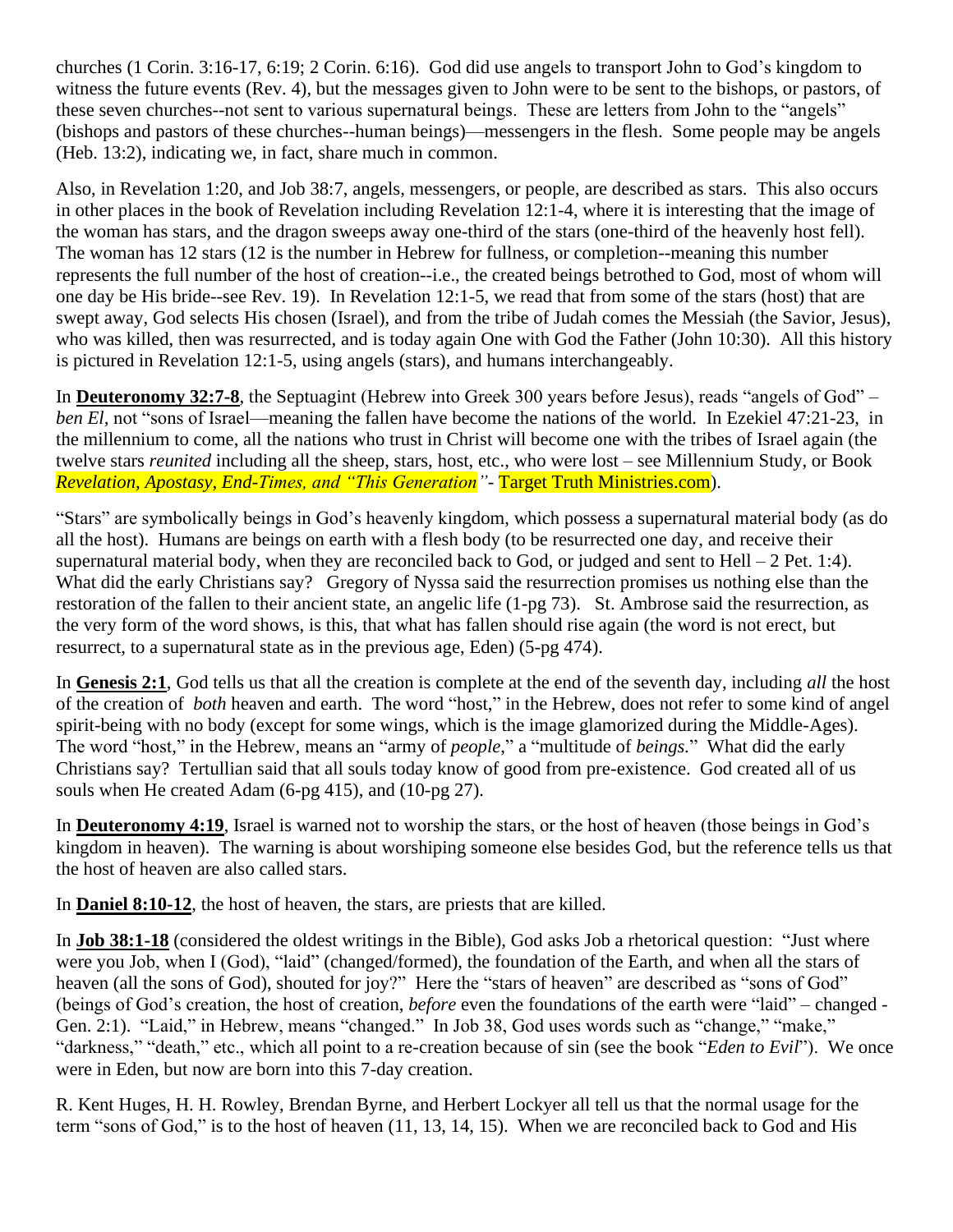kingdom, we will be once again called sons of God (John 1:12; Rom. 8:14, 19; 1 John 3:1-2; 2 Pet. 1:4). The Septuagint (Hebrew to Greek 300 years before Christ), translated "sons of God" ("*bene Elohim*"), as "angels."

So, whether we use the term "host of creation" (Gen. 2:1; Psalm 148:2), "stars of creation" (Rev. 12:1-2; Job 38:7; Dan. 8:10), "angels" (messengers—Rev. 1:20; Psalm 148:2), "trees" (Ezek. 31; Gen. 2:9; Dan. 4:19-22), "waters" (Rev. 17:15, 19:6; Psalm 148:2), "stones" (Isa. 14:19; Ezek. 28:14-16; Matt. 3:8-10; Luke 19:40; 1 Pet. 2:5), or "sons of God" (Rom. 8:14-19; Job 38:7), they all are cross referenced to man in God's creation in the beginning. Augustine wrote in *Enchiridion XXIX*, that all angels are from the same species (kind). In other words, all the host of heaven are common to one another.

Now, the host of heaven do not have a flesh body like we do, just as we will not have a flesh body (like the one we have now), when we are resurrected back into God's kingdom (1 Cor. 15). Scripture, however, links us together.

**Genesis 18:4-8** – The angels washed their feet and ate food.

**Genesis 19:3-10** – The angels ate and used their hands to grab Lot.

**Job 33:4-6** - Job and Elihu say they also were formed out of clay, and given the breath of God, just like Adam and Eve in the Eden creation.

**Luke 24:36-39** – Jesus appears in a supernatural material body, able to be touched, and able to eat.

**1 John 3:2** – We will be like Jesus.

**John 3:5-7** – We are spirit, as well as flesh. God is Spirit, and Jesus is God, but also physical (flesh). We are both spirit and physical flesh in this age, just as Christ was, and we will be like Him in the resurrection…supernatural.

**Luke 20:35-36** – We will be like the angels (see Matt. 22:30).

**Luke 24:28-48** – Jesus said "touch me," and ate with the apostles.

**John 20:19-30** – Jesus said touch me.

**Matthew 22:30** – We will be like the angels in heaven, those of the resurrection. Note in verse 28 the question was concerning "humans" when resurrected, and Jesus answers referring to "Angels."

**Matthew 27:52-54** – Many were resurrected and walked around at the time of Jesus' resurrection.

**Mark 12:25** – We will be like the angels when resurrected (see Matt. 22:30).

**1 Corinthians 15:49** – We will be like the host of heaven.

**Ephesians 2:19** – We are fellow servants with the saints, and are of God's household.

**Philippians 3:20-21** – We will be like Jesus.

**Hebrews 13:3** - We may encounter angels without knowing it.

**2 Peter 1:4** – We will have a divine nature.

**Revelation 19:10** – The angel said that he was a fellow servant with us, and our brother.

**Revelation 21:17** – Both humans and angels use the same measurements.

**Revelation 22:8-9** – We are like the sons of God (the heavenly host). The angel said he was a fellow servant with us, and our brother.

Scholars understand that man was created with a supernatural material body in Eden.

**Genesis 2:7** – The creation of man and woman is supernatural, eternal.

Homilies of Chrysostom, man lead a life like the angels until the fall (1-pg 37).

Many scholars believe that the host of creation do *not* have a supernatural material body, but that they are *spirit only*. This is primarily because of confusing demons (which are spirits - evil spirits), with angels (see the section on **Demons** in the book *Eden to Evil* at Target Truth Ministries.com).

**Hebrews 1:14** – Angels are called "ministering spirits." However, this reference

 means having the spirit to minister, which humans also have. Humans have spirits, and they minister, but this doesn't mean they are a spirit being only. Humans are flesh and bone, and angels have a supernatural body. The Greek people influenced our understanding today. The Greeks believed that only the spirit lives on, and the body is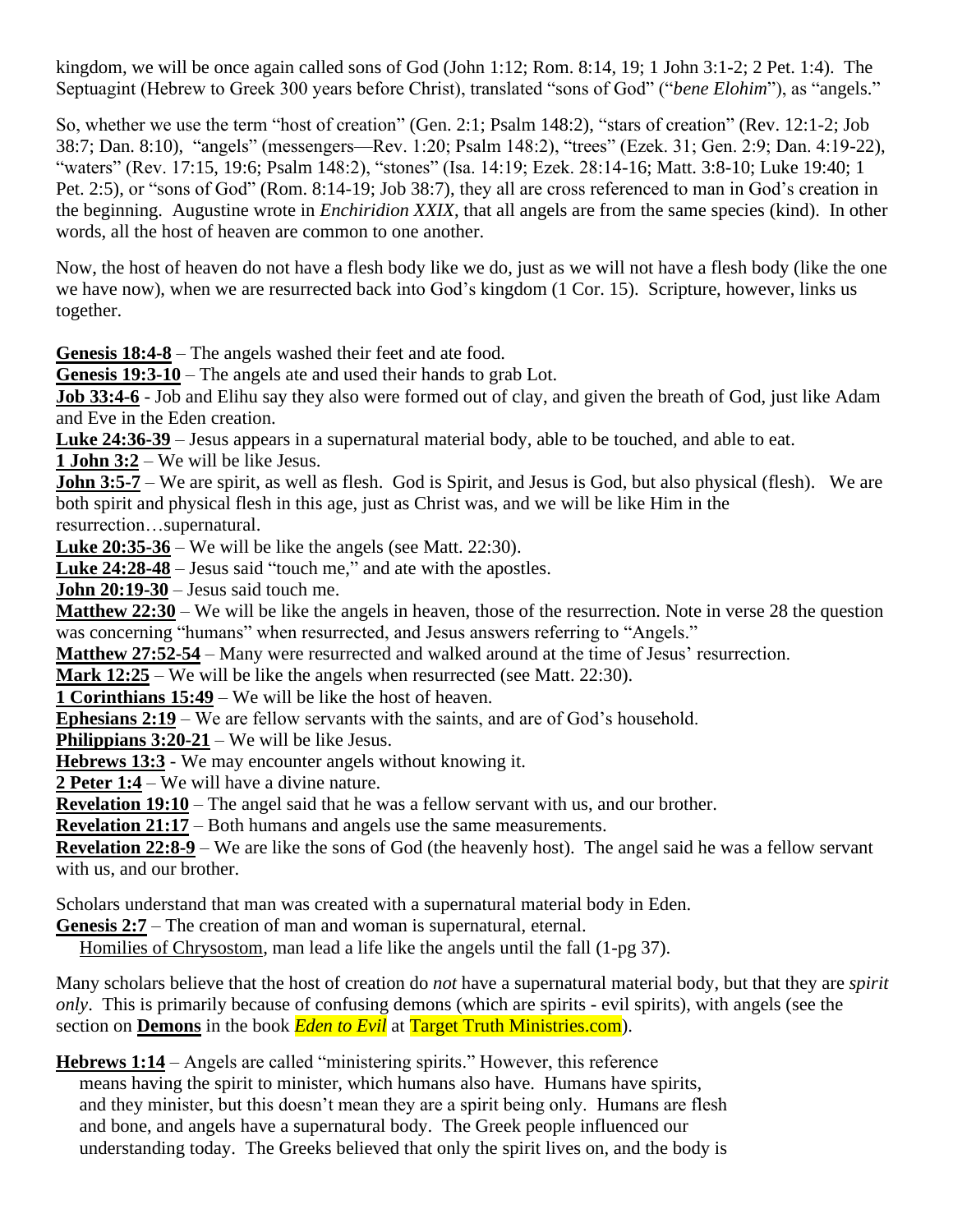meaningless. This led to the view of bodiless angels, or host of heaven. This also led to the early practice of flogging the body, or punishing the body as a way of striking evil (1 John 3:2; Rev. 21:17).

**Hebrews 12:22-24** – The general assembly of the host includes the myriad of angels, and all those already resurrected (the first-fruits of humanity - Matt. 27:50-54), as well as God (Jesus). The resurrected are a part of the myriad of angels. The myriad of angels include the host, and those resurrected. Note that spirits of those awaiting the resurrection are listed separately from those already resurrected.

**Acts 23:8-9** – Spirits are *different* from angels. They are listed separately.

Scholars understand that man, when resurrected, will have a supernatural material body, similar, in some way, to the host of heaven.

**1 Corinthians 15:42-44** – We will have a supernatural material body, like the host of creation, who also have a body.

**Matthew 22:30** – We (those of the resurrection), will be like the angels in heaven.

**2 Peter 1:4** – We will have a divine nature.

 Gregory of Nicea said man needs to be restored to his ancient state with the angels before the fall (1-pg 73).

 Tertullian said we will judge the angels that fell (1 Corin. 6:3), we will judge our brothers (6-pg 19).

At the resurrection to come of the marriage of the Lamb (Christ), and His bride (Christians – all those who trust in Christ only), both the *host* of God's kingdom, and the *resurrected* (the redeemed of the earth), will be present *together*.

**Revelation 19:1-10** – All righteous (saved), will join into the marriage supper. *Both* the *host* of creation, and the *reconciled* of earth.

**Matthew 22:1-14** – In verse 10, *both* the evil and the good are invited, *both* the fallen (earthly), and the host of creation (heavenly).

**John 10:1-18** – Note verse 16 refers to two groups of sheep: The host of heaven (those of the sheepfold of verses 1-5), and other sheep (the lost which are found, and saved). Jesus tells us, here, that all will become one flock (see "Other Sheep" Message at Target Truth Ministries.com.

**Luke 15** – The lost sheep, the lost coin, and the lost son, are all found and celebrated as being joined back together again.

**Matthew 13:24-30** – Jesus, here, is telling us a familiar story, a story told from the beginning in **Genesis 3** (in Eden), about the fall of man. We are all sinners at birth (weeds), even at conception, but, some of us are predestined (**Eph. 1:4-14**), to be sons of the kingdom (wheat). Only God knows who is predestined to be saved. That is why God tells the angels to wait until the final end of days to harvest the wheat, because some that may appear as weeds (bad), when mature, will be discovered to actually be wheat, and some who appear as wheat (good), when mature, will be discovered to actually be weeds.

Who did this? Satan. This happened "while *men* slept," as it says in **Matthew 13:25**. But, here, the translation of "men" (plural), is misleading. In **Matthew 13:25**, the Greek word (translated in this case as "men"), is actually a word that means "a certain man," and is a reference to God. In fact, this is the same word in the Greek as used in **Matthew 13:24** -- a certain *man*--not "men" (see Greek Amplified).

So, God planted the good seed (the host of creation in Eden), and wheat developed (good and fruitful). **Matthew 13:25** needs to be translated correctly as "while **He** was sleeping," and this is how it is translated in the Greek Amplified English version, which is the correct translation of the original Greek word. This means that while God was resting, Satan deceived some of the host of creation (1/3rd according to **Rev. 12:3-4**), and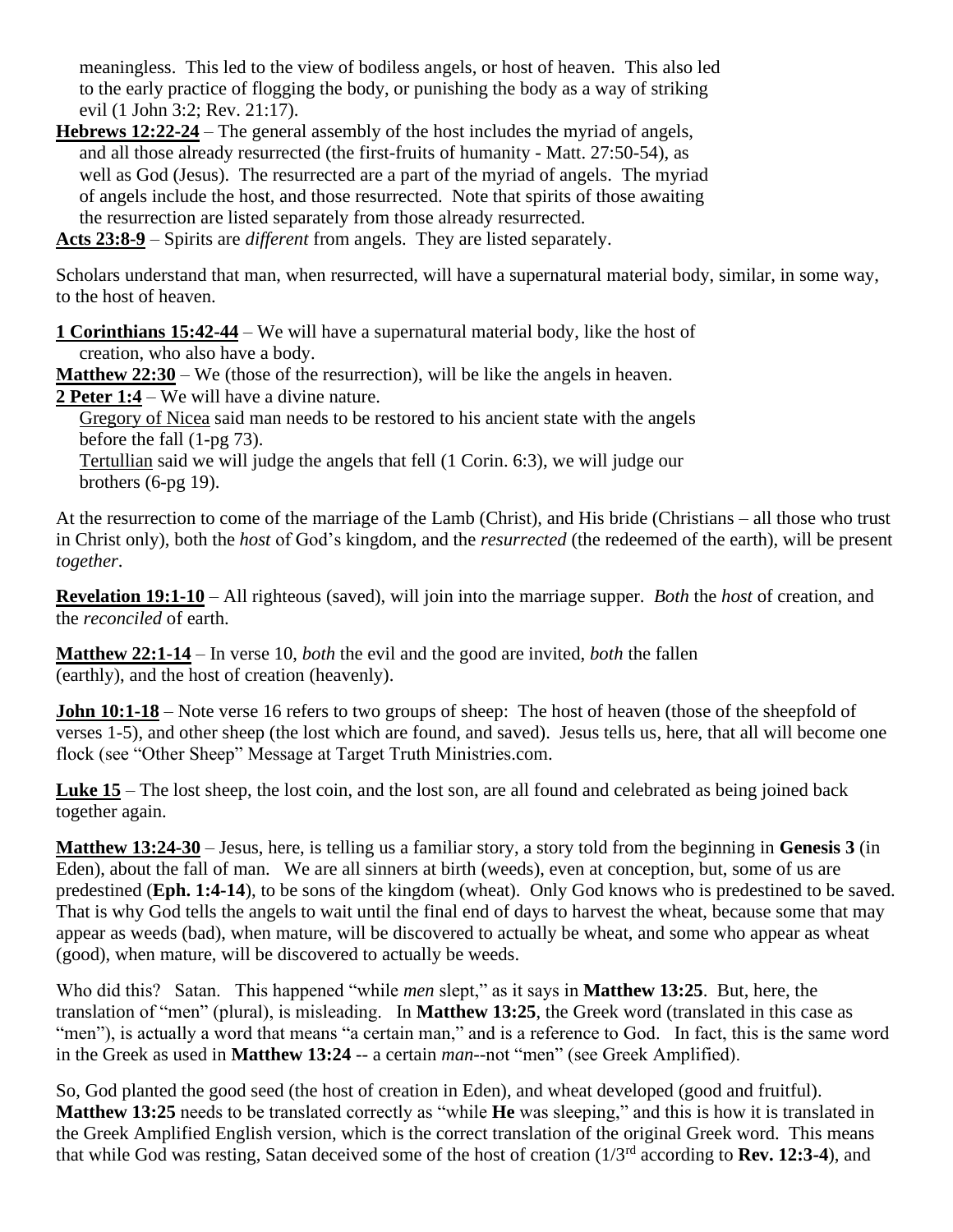they are pictured here, by Jesus, as becoming unproductive (unfruitful—weeds). Some of the host of God's creation have lost their eternal quality as good wheat, and have been "mutated," damaged, and corrupted by false teaching. They have walked away from God, choosing the lesser good (self), rather than the greater good (God). Adam and Eve and Satan, in Eden, are the example of our fall. In the fall, Satan showed contempt for God, while Adam and Eve showed shame. Each of us used our freewill in the creation to sin against God, and God knows whether we showed contempt or shame.

We enter this age now as sinners, but some are predestined to be saved--to be sons of the kingdom. The fact that God rested does not mean that He was not in control. Rather, God trusted the heavenly host to obey, and God allowed us freewill not to follow Satan. God allowed us freewill, rather than maintain total control over our will. God wants to spend eternity with whoever truly loves Him freely. This means that we are responsible for our decisions, because each of us made a freewill decision to either trust in God, or deny God (and accept Satan, and the world's ways). God could have stopped Satan, but then, God would have had to deny us freewill. God has given us our freewill, and we have chosen (see **Studies** on Predestination, and also Original Sin at *Target Truth Ministries.com*, or the book *Eden to Evil*). We are born into this age because we all have chosen Satan's domain--earth. We are all sinners (**Rom. 3:10-12, 23, 6:23**).

## So, here is the scenario:

 At the creation, all of God's creation, in the beginning, is good (productive, fruitful wheat). All were originally created as good wheat, created by God to live eternally with God. Some became deceived -- accepted the word of Satan over God's Word (**Gen. 3; Rev. 12**). Some wheat were essentially "mutated," or damaged by Satan, because they chose the lesser good (themselves), over the greater good (God), and these became like darnel plants (weeds)—unproductive—no fruit. Note that the heavenly host, and all the array of creation, are complete by the end of day 7 (**Gen. 2:1**). The word "host" (array), in heaven means "an army of people, or beings." In other words, no new beings are being created today. This fall of the host occurred in Eden, prior to this age we live in now. All the host of heaven were created—some fell—and this age we now find ourselves in is the age of grace (unmerited favor) and reconciliation (restored to a relationship we have lost), for all those who will trust in Jesus.

As part of God's plan of salvation, these fallen unproductive wheat (the mutated host of creation—all of us), are now born into this age, and some of them will repent (change back), and become born again by the grace of God (**John 3:1-7; Eph. 2:1-9**). Some of the corrupted unproductive wheat are now indwelt by the Holy Spirit, and will become fruitful, and finally harvested as good wheat, and spend eternity in God's kingdom. They trust in Jesus, and are reconciled back to God. However, many of these fallen weeds ("mutated" host), do not change. They do not trust in Jesus, and they remain mutated (remain influenced by the great weed--Satan), and will not produce fruit, and will be weeded out in the judgment to come -- to spend eternity in torment (separated from God and Paradise) in hell (**Matt. 13:30; Rev. 14:14-20**).

Jesus is telling us that today, weeds are everywhere in the field (in the world). The weeds are members of our community, they are in our schools, some are our co-workers, our fathers and mothers, and some are even in the churches. Jesus tells us that even though many people look good, and seem good, and do good things, that in the end, many will be found not worthy by Jesus, because they don't worship God (**Matt. 7:21-23**). But, at the same time, many that appear as weeds to us, may actually develop into productive wheat, and will be welcomed into heaven. This is why Christ has the angels wait until the very last moment, until the world is fully mature, until all who are to be saved have made that decision to trust in Jesus, or continue to reject God. Then, Jesus will send the angels to harvest the earth, to end our days. And notice, the tares (the weeds) are harvested first at the end of time--not the righteous. The first to be removed will be those not worthy of the kingdom of God (**Matt. 13:30, 40-42**).

The Scriptural support for mankind being part of the host of creation is clear, but seems too *mythical* to many. The Scriptural support for angels being spirit only, from a different creation, and entirely separate from us, is very vague, but seems more "*natural*." But, God's power, and purpose, is not limited by man's need for natural understanding, and rationalism. The Bible reveals the truth. God's plan is all about reconciling people *back*